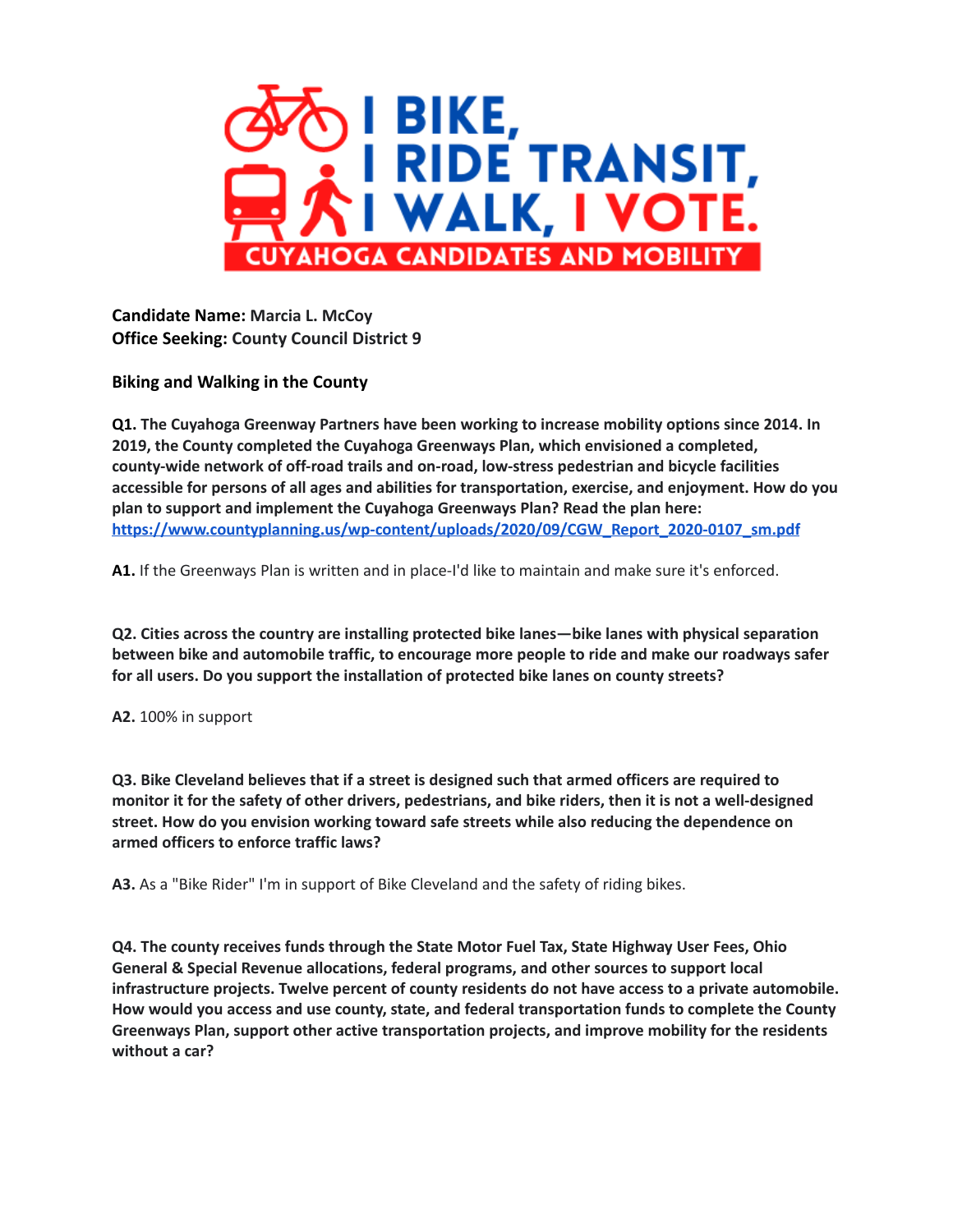**A4.** I love this question. This would be an investment in Healthy People & Safety. The State of Ohio should allow Special Revenue allocations as a line-item budget.

**Q5. The City of Cleveland is currently considering an updated Complete & Green Streets Ordinance which would alter the decision-making process and increase transparency around street design to improve the safety of all road users. Over 1,600 Complete Streets policies have been passed nationwide. Would you support a Complete & Green Streets ordinance at the county level? How would you implement this among the municipalities in the county? Read more about Complete Streets here: <https://smartgrowthamerica.org/program/national-complete-streets-coalition/>**

**A5.** Yes! Implementation & enforcement would be supported by myself in Cleve: wards 1-4 & 6.

Q6. Bike and scooter share services (Bird, Lime, etc.) are currently only available in a few cities in **Cuyahoga County. Would you support the expansion of bike and scooter-share services across the county to improve access and mobility?**

**A6.** I will support expansion of bike and scooter-share services across the county.

## **Public Transit in the County**

**Q7. Transit service reduces emissions, lowers transportation costs, and improves street safety. Nonetheless, over the past 15 years, GCRTA service has been cut nearly 30% while fares have doubled. Cuyahoga County's 2019 Climate Action Plan states as a goal to "return public transit service and** ridership to 2006 levels by 2025" but the county has not taken any action to achieve this. In your **opinion, what actions are needed to increase public transit ridership in Cuyahoga County? Read the county 2019 Climate Action Plan here: <https://www.countyplanning.us/projects/climate-action-plan/>**

**A7.** Actions needed: Nominating an expert familiar with this issue and getting them appointed.

**Q8. The HealthLine on Euclid Avenue is GCRTA's highest-ridership bus route. It is also the only Bus Rapid Transit (BRT) route in Northeast Ohio. Opened in 2008, GCRTA originally promoted a 28-minute trip from Public Square to East Cleveland, through University Circle. Due to removal of its proof-of-payment fare system and traffic signal priority, trips now take up to 42 minutes—just as long as the regular bus route it replaced. Will you commit to appointing GCRTA board members to fix the HealthLine and expand faster BRT to more corridors throughout Cuyahoga County? Read more about BRT here:**

**<https://www.itdp.org/library/standards-and-guides/the-bus-rapid-transit-standard/what-is-brt/>**

**A8.** I'd like to work on appointing a biker familiar, committed and dedicated to fix this problem.

**Q9. Since 1980, Cuyahoga County has been losing population. Suburban sprawl to neighboring counties has eroded the tax base GCRTA needs in order to provide transit service. As the population spreads out, maintaining the same level of transit service becomes more costly and less productive.**